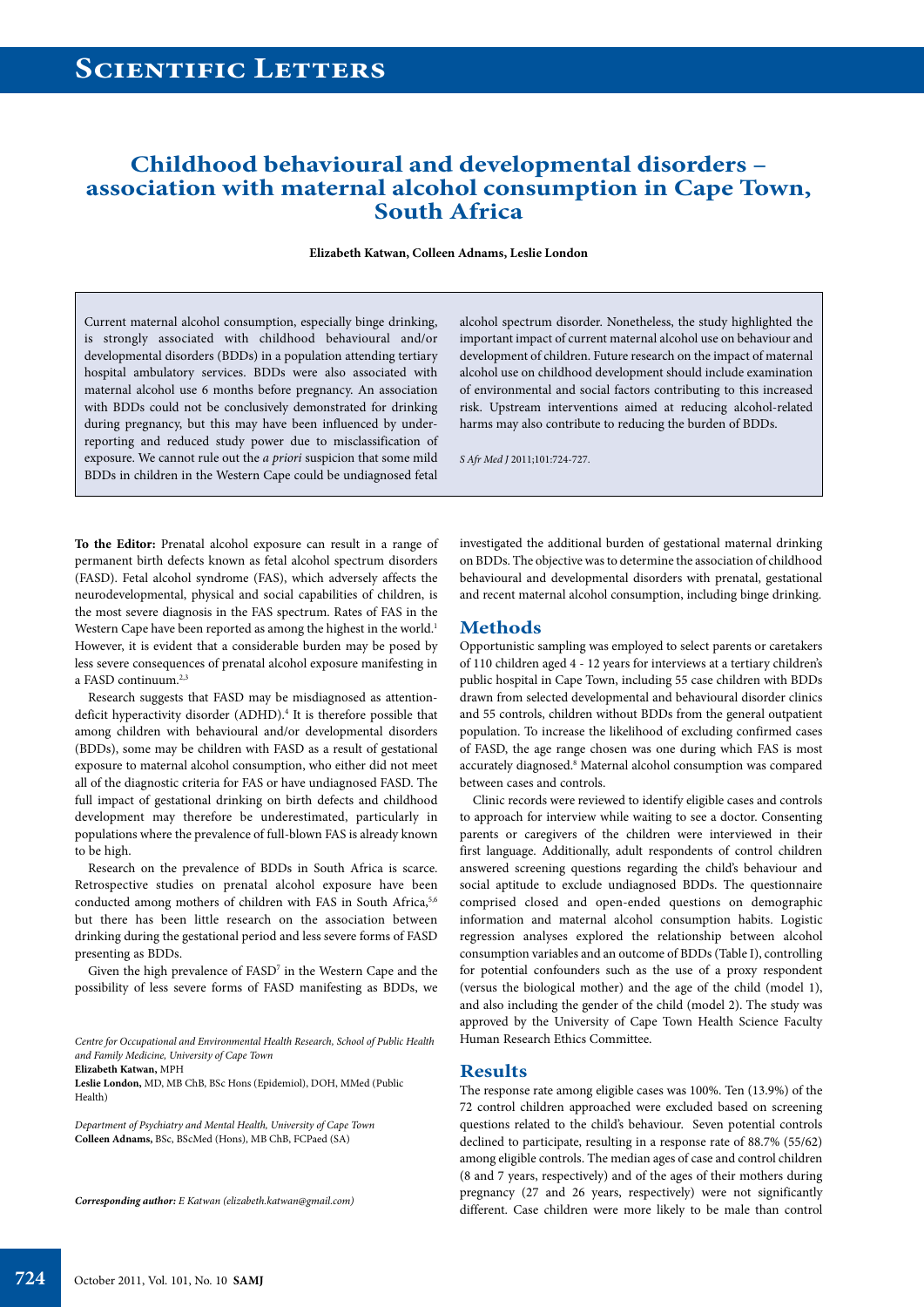| Gestational era alcohol consumption<br>Drank 6 months before pregnancy $*$<br>$No(N=71)$<br>1.00<br>1.00<br>1.00<br>$2.37(1.02 - 5.51)$<br>$2.17(0.90 - 5.28)$<br>$3.00(1.12 - 8.03)$<br>Yes $(N=34)$<br>Drank during pregnancy <sup>#</sup><br>$No (N=90)$<br>1.00<br>1.00<br>1.00<br>$1.53(0.52 - 4.51)$<br>Yes $(N=18)$<br>$1.80(0.64 - 5.05)$<br>$1.77(0.57 - 5.53)$<br>Current alcohol consumption<br>Mother drinks alcohol now<br>No $(N=86)$<br>1.00<br>1.00<br>1.00<br>$3.07(1.15 - 8.15)$<br>$2.98(1.02 - 8.70)$<br>Yes $(N=24)$<br>$2.94(1.06 - 8.12)$<br>Mother binged in past 6 months <sup>*</sup><br>No $(N=93)$<br>1.00<br>1.00<br>1.00 | Variables                                                                                                                              | Unadjusted OR (95% CI) | Adjusted OR, model 1 <sup>*</sup> (95% CI) | Adjusted OR, model 2 <sup>†</sup> (95% CI) |
|--------------------------------------------------------------------------------------------------------------------------------------------------------------------------------------------------------------------------------------------------------------------------------------------------------------------------------------------------------------------------------------------------------------------------------------------------------------------------------------------------------------------------------------------------------------------------------------------------------------------------------------------------------|----------------------------------------------------------------------------------------------------------------------------------------|------------------------|--------------------------------------------|--------------------------------------------|
|                                                                                                                                                                                                                                                                                                                                                                                                                                                                                                                                                                                                                                                        |                                                                                                                                        |                        |                                            |                                            |
|                                                                                                                                                                                                                                                                                                                                                                                                                                                                                                                                                                                                                                                        |                                                                                                                                        |                        |                                            |                                            |
|                                                                                                                                                                                                                                                                                                                                                                                                                                                                                                                                                                                                                                                        |                                                                                                                                        |                        |                                            |                                            |
|                                                                                                                                                                                                                                                                                                                                                                                                                                                                                                                                                                                                                                                        |                                                                                                                                        |                        |                                            |                                            |
|                                                                                                                                                                                                                                                                                                                                                                                                                                                                                                                                                                                                                                                        |                                                                                                                                        |                        |                                            |                                            |
|                                                                                                                                                                                                                                                                                                                                                                                                                                                                                                                                                                                                                                                        |                                                                                                                                        |                        |                                            |                                            |
|                                                                                                                                                                                                                                                                                                                                                                                                                                                                                                                                                                                                                                                        |                                                                                                                                        |                        |                                            |                                            |
|                                                                                                                                                                                                                                                                                                                                                                                                                                                                                                                                                                                                                                                        |                                                                                                                                        |                        |                                            |                                            |
|                                                                                                                                                                                                                                                                                                                                                                                                                                                                                                                                                                                                                                                        |                                                                                                                                        |                        |                                            |                                            |
|                                                                                                                                                                                                                                                                                                                                                                                                                                                                                                                                                                                                                                                        |                                                                                                                                        |                        |                                            |                                            |
|                                                                                                                                                                                                                                                                                                                                                                                                                                                                                                                                                                                                                                                        |                                                                                                                                        |                        |                                            |                                            |
|                                                                                                                                                                                                                                                                                                                                                                                                                                                                                                                                                                                                                                                        |                                                                                                                                        |                        |                                            |                                            |
|                                                                                                                                                                                                                                                                                                                                                                                                                                                                                                                                                                                                                                                        |                                                                                                                                        |                        |                                            |                                            |
| $4.86(1.29 - 18.35)$<br>$4.67(1.10 - 19.90)$<br>Yes $(N=15)$<br>$4.40(1.10 - 17.64)$                                                                                                                                                                                                                                                                                                                                                                                                                                                                                                                                                                   |                                                                                                                                        |                        |                                            |                                            |
|                                                                                                                                                                                                                                                                                                                                                                                                                                                                                                                                                                                                                                                        | Adjusted for use of a proxy respondent and age of child.<br>Adjusted for use of a proxy respondent, age of child, and gender of child. |                        |                                            |                                            |

**Table I. Crude and adjusted odds ratios for the association between maternal alcohol consumption and childhood behavioural and/ or developmental disorders in a sample population, Cape Town, South Africa, 2009**

‡ Where the sum for *N*<110 for the category denotes responses of 'Don't know' or 'Don't remember'. OR = odds ratio; CI = confidence interval.

children (74.5% v. 45.5%; *p*=0.002) and less likely to be accompanied by a biological mother (72.7% v. 92.7%; *p*=0.006).

BDDs were positively associated with current maternal alcohol consumption (adjusted odds ratio (AOR) 2.98; 95% confidence interval (CI) 1.02 - 8.70), maternal binge drinking in the last 6 months (AOR 4.67; 95% CI 1.10 - 19.90), maternal alcohol use 6 months before pregnancy (AOR 3.00; 95% CI 1.12 - 8.03), and reported maternal gestational drinking (AOR 1.77; 95% CI 0.57 - 5.53), although the last association was not statistically significant. All associations were adjusted for use of a proxy respondent, age of the child, and gender of the child.

### **Discussion**

Children with BDDs were 3 times more likely to have mothers who currently drink and over 4.5 times more likely to have mothers who had binged in the past 6 months compared with control children, while gestational drinking by the mother was non-significantly associated with BDDs. There are two possible reasons why current maternal drinking status was associated with BDDs. First, mothers could turn to alcohol to help cope with the stresses of taking care of a child with a BDD. It is more likely, however, that drinking status, especially binge drinking, may be a proxy for an unstable home environment and other social factors that could lead to, or exacerbate, behavioural issues in the children. This is supported by the consistency of the direction and strength of association for current drinking and for drinking before pregnancy.

The non-significant association between BDDs and gestational maternal alcohol use can be interpreted as follows. While the effect measure was non-significant (Table I), the ORs in the multivariate analyses were modestly elevated (1.5 and 1.8 for both models). Failure to show a significant difference may result from misclassification related to under-reporting alcohol consumption in pregnancy. Although previous research found that South African women admit to drinking alcohol more readily than women in First-World settings,<sup>8</sup> this study was conducted over 10 years later, and extensive media

attention and health promotion efforts have focused on problems of FAS in the region over the past decade. Accordingly, our study participants may have been more aware of the effects of drinking alcohol during pregnancy and may have under-reported gestational drinking because of embarrassment and stigmatisation, similar to women in First-World settings.<sup>2</sup>

Proxy respondents were more likely than biological mothers to report drinking during gestation. Biological mother respondents of cases reported rates for alcohol use 6 months before pregnancy and during pregnancy of 38% and 15%, respectively, compared with 47% and 33%, respectively, reported by proxy respondents, which would be consistent with under-reporting by biological mothers.

Reports on alcohol consumption 6 months before pregnancy may be more indicative of drinking patterns during early stages of pregnancy, when much of the damage to the infant occurs,<sup>9</sup> especially since some women are unaware that they are pregnant until a few weeks into the first trimester. We found a stronger association between children with BDDs and drinking before pregnancy than with drinking during pregnancy. This may reflect biological mothers' behavioural change in cutting back on alcohol use while pregnant, under-reporting of gestational drinking habits, or a combination of these. Given a sample size calculation based on an anticipated effect measure of 3.0, the misclassification in measuring gestational consumption may have reduced study power, which could be a further explanation for the modestly elevated but non-significant OR (1.77; 95% CI 0.57 - 5.53) for the effect of gestational alcohol consumption.

The difference between gender distributions among the cases and controls is consistent with other research suggesting that behavioural disorders such as attention deficit hyperactivity disorder are more frequent among male children.<sup>4</sup> However, the role of gender in the associations between maternal alcohol consumption and gender is less clear. Current maternal alcohol habits could be related to gender in that the sex of a child could influence maternal drinking via differential attitudes toward parenting styles for boys